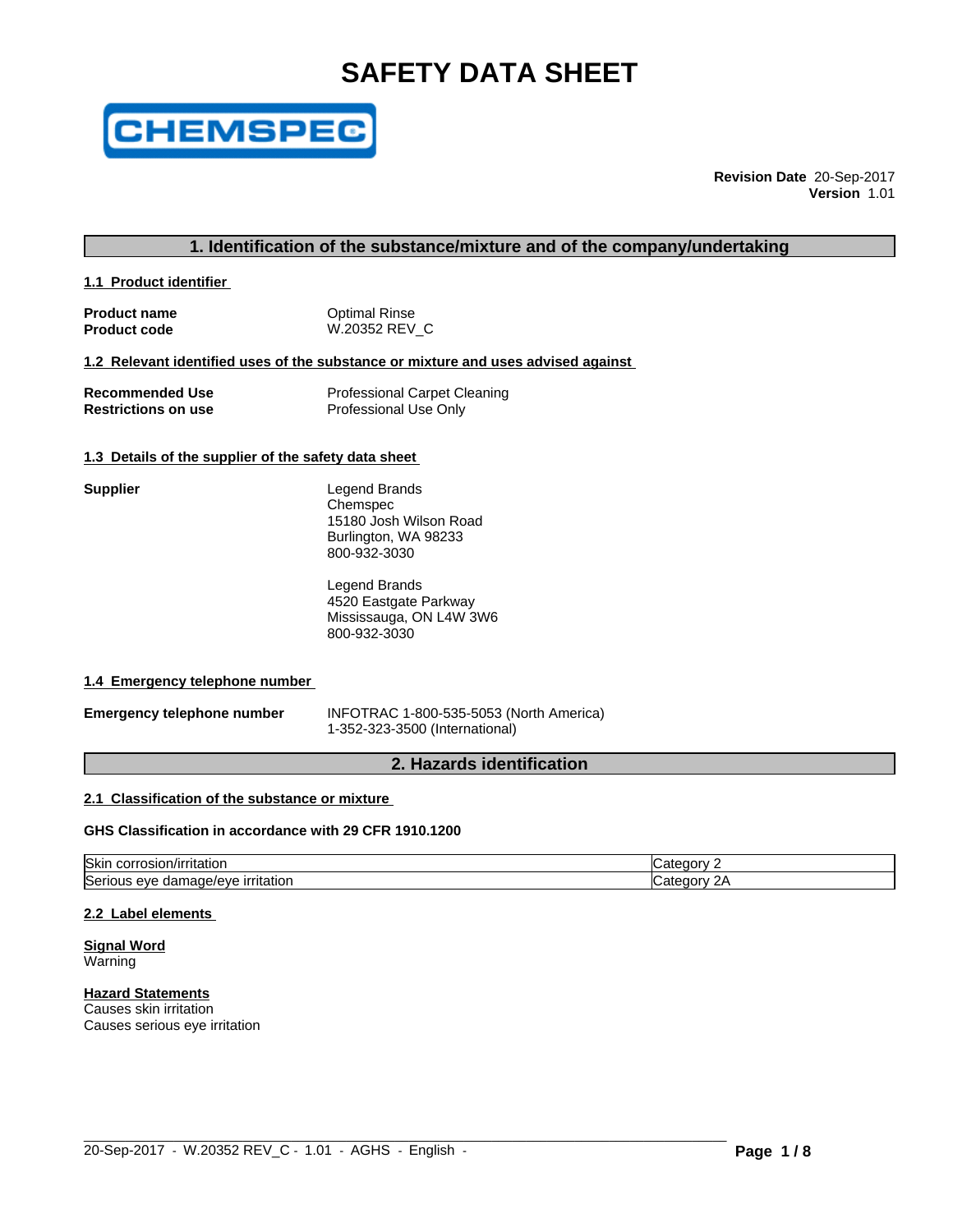

# **Precautionary Statements - Prevention**

Wash face, hands and any exposed skin thoroughly after handling Wear protective gloves/clothing and eye/face protection

IF IN EYES: Rinse cautiously with water for several minutes. Remove contact lenses, if present and easy to do. Continue rinsing If eye irritation persists: Get medical advice/attention IF ON SKIN: Wash with plenty of water and soap If skin irritation occurs: Get medical advice/attention Take off contaminated clothing and wash it before reuse

#### **2.3. Other Hazards Hazards not otherwise classified (HNOC)** Not Applicable

**2.4 Other information** 

Not Applicable

**Unknown Acute Toxicity** < 1% of the mixture consists of ingredient(s) of unknown toxicity

# **3. Composition/Information on Ingredients**

### **Substance**

**Mixture**

| <b>Chemical Name</b>          | <b>CAS No.</b> | Weight-% |
|-------------------------------|----------------|----------|
| Lactic Acid                   | 79-33-4        |          |
| Sodium hydroxide              | 1310-73-2-LB   |          |
| Alcohols, C10-14, ethoxylated | 66455-15-0     |          |

The exact percentage (concentration) of composition has been withheld as a trade secret.

# **4. First aid measures**

#### **4.1 Description of first-aid measures**

| <b>General advice</b>                                           | No information available.                                                              |  |  |
|-----------------------------------------------------------------|----------------------------------------------------------------------------------------|--|--|
| Eye contact                                                     | Rinse thoroughly with plenty of water for at least 15 minutes and consult a physician. |  |  |
| <b>Skin contact</b>                                             | Wash skin with soap and water.                                                         |  |  |
| <b>Inhalation</b>                                               | Remove to fresh air.                                                                   |  |  |
| <b>Ingestion</b>                                                | Clean mouth with water and drink afterwards plenty of water.                           |  |  |
| 4.2 Most important symptoms and effects, both acute and delayed |                                                                                        |  |  |
| <b>Symptoms</b>                                                 | See Section 2.2, Label Elements and/or Section 11, Toxicological effects.              |  |  |
|                                                                 | 4.3 Indication of any immediate medical attention and special treatment needed         |  |  |
| Notes to physician                                              | Treat symptomatically.                                                                 |  |  |
|                                                                 |                                                                                        |  |  |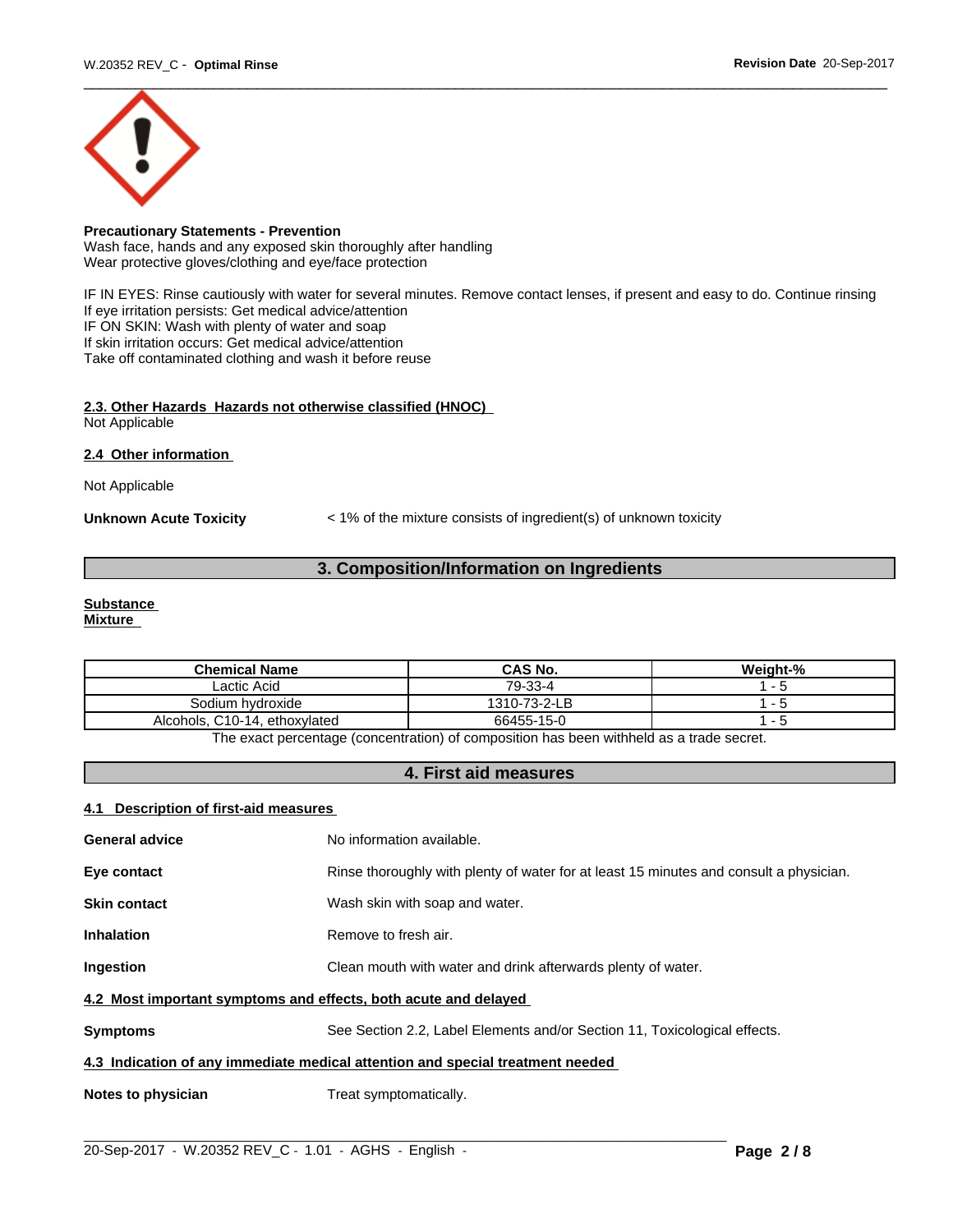# **5. Fire-Fighting Measures**

# **5.1 Extinguishing media**

#### **Suitable extinguishing media**

Use extinguishing measures that are appropriate to local circumstances and the surrounding environment.

**Unsuitable Extinguishing Media** None.

#### **5.2 Special hazards arising from the substance or mixture**

#### **Special Hazard**

None known based on information supplied.

**Hazardous Combustion Products** No information available.

#### **Explosion Data Sensitivity to Mechanical Impact** None. **Sensitivity to Static Discharge** None.

#### **5.3 Advice for firefighters**

As in any fire, wear self-contained breathing apparatus pressure-demand, MSHA/NIOSH (approved or equivalent) and full protective gear.

# **6. Accidental Release Measures**

#### **6.1 Personal precautions, protective equipment and emergency procedures**

Ensure adequate ventilation, especially in confined areas.

#### **6.2 Environmental precautions**

See Section 12 for additional Ecological information.

#### **6.3 Methods and materials for containment and cleaning up**

| Methods for Containment | Prevent further leakage or spillage if safe to do so. |
|-------------------------|-------------------------------------------------------|
|-------------------------|-------------------------------------------------------|

**Methods for cleaning up Pick** up and transfer to properly labeled containers.

# **7. Handling and storage**

#### **7.1 Precautions for safe handling**

| <b>Hygiene measures</b>                                          | Handle in accordance with good industrial hygiene and safety practice.   |  |  |
|------------------------------------------------------------------|--------------------------------------------------------------------------|--|--|
| 7.2 Conditions for safe storage, including any incompatibilities |                                                                          |  |  |
| <b>Storage Conditions</b>                                        | Keep containers tightly closed in a dry, cool and well-ventilated place. |  |  |
| <b>Materials to Avoid</b>                                        | No materials to be especially mentioned.                                 |  |  |

# **8. Exposure controls/personal protection**

#### **8.1 Exposure Guidelines**

| <b>Chemical Name</b>             | <b>ACGIH TLV</b>             | <b>OSHA PEL</b>         | <b>British Columbia</b>     | Alberta                     | Quebec                      | <b>Ontario TWAEV</b>     |
|----------------------------------|------------------------------|-------------------------|-----------------------------|-----------------------------|-----------------------------|--------------------------|
| Sodium hydroxide<br>1310-73-2-LB | Ceiling: 2 mg/m <sup>3</sup> | TWA: $2 \text{ ma/m}^3$ | Ceiling: $2 \text{ ma/m}^3$ | Ceiling: $2 \text{ mq/m}^3$ | Ceiling: $2 \text{ ma/m}^3$ | CEV: 2 mg/m <sup>3</sup> |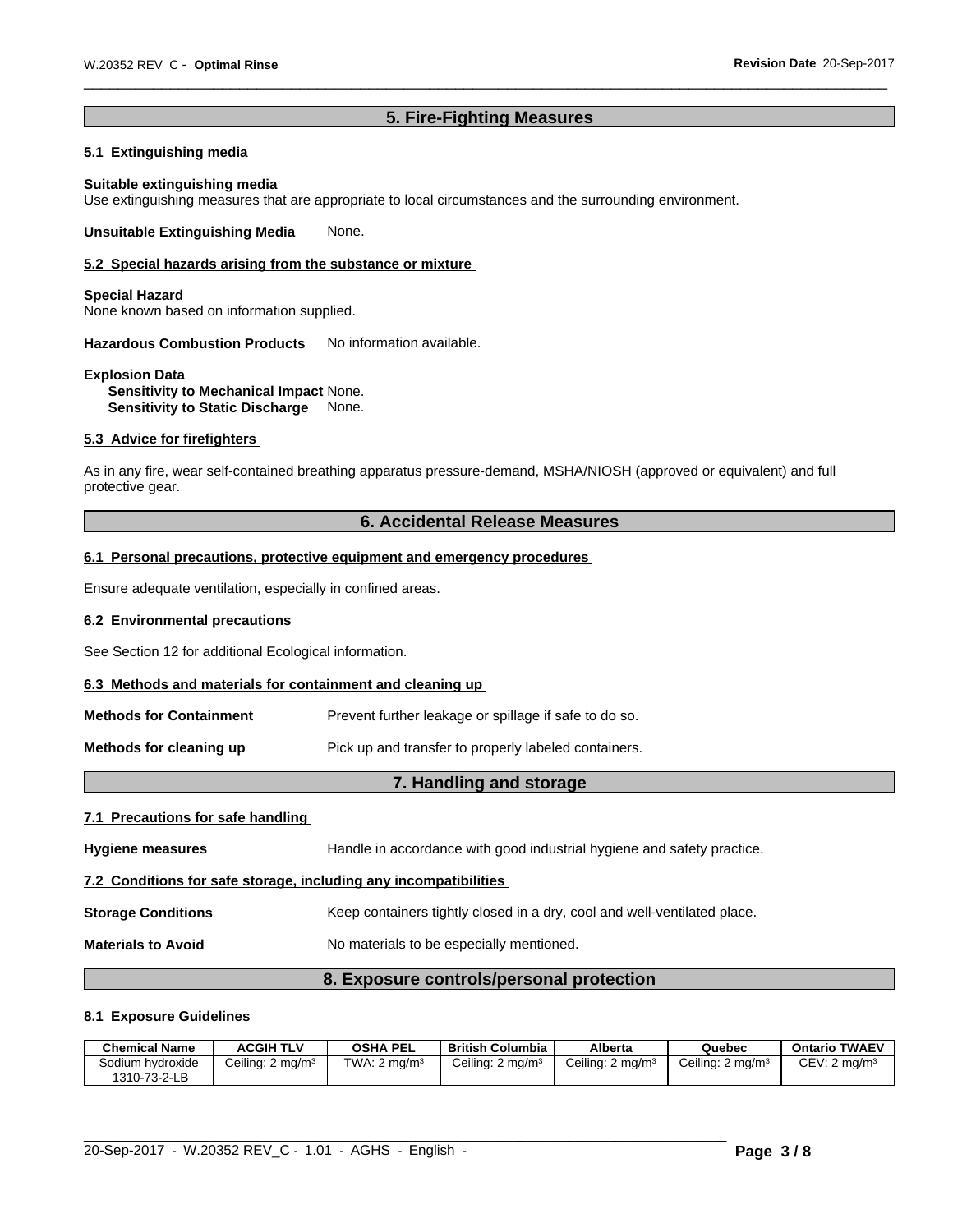### **8.2 Appropriate engineering controls**

| <b>Engineering Measures</b> | Showers              |
|-----------------------------|----------------------|
|                             | Eyewash stations     |
|                             | Ventilation systems. |

### **8.3 Individual protection measures, such as personal protective equipment**

| <b>Eye/Face Protection</b>    | Safety glasses with side-shields.                                                                              |
|-------------------------------|----------------------------------------------------------------------------------------------------------------|
| Skin and body protection      | Wear chemical resistant footwear and clothing such as gloves, an apron or a whole body<br>suit as appropriate. |
| <b>Respiratory protection</b> | In case of insufficient ventilation wear suitable respiratory equipment.                                       |
| <b>Hygiene measures</b>       | See section 7 for more information                                                                             |

# **9. Physical and chemical properties**

# **9.1 Information on basic physical and chemical properties**

| <b>Physical state</b><br>Appearance                             | Liquid<br>Clear  | <b>Color</b>                                         | Colorless                |
|-----------------------------------------------------------------|------------------|------------------------------------------------------|--------------------------|
| Odor                                                            | Slight Pungent   | <b>Odor Threshold</b>                                | No information available |
| <b>Property</b>                                                 | <b>Values</b>    | Remarks • Methods                                    |                          |
| рH                                                              | 4                |                                                      |                          |
| Melting/freezing point                                          |                  | No information available                             |                          |
| Boiling point/boiling range                                     |                  | No information available                             |                          |
| <b>Flash Point</b>                                              |                  | No information available                             |                          |
| <b>Evaporation rate</b>                                         |                  | No information available                             |                          |
| Flammability (solid, gas)                                       |                  | No information available                             |                          |
| <b>Flammability Limits in Air</b>                               |                  |                                                      |                          |
| upper flammability limit                                        |                  | No information available                             |                          |
| lower flammability limit                                        |                  | No information available                             |                          |
| Vapor pressure                                                  |                  | No information available                             |                          |
| Vapor density                                                   |                  | No information available                             |                          |
| <b>Specific Gravity</b>                                         | 1.04             |                                                      |                          |
| <b>Water solubility</b>                                         | Soluble in water |                                                      |                          |
| Solubility in other solvents                                    |                  | No information available                             |                          |
| <b>Partition coefficient</b><br><b>Autoignition temperature</b> |                  | No information available<br>No information available |                          |
| <b>Decomposition temperature</b>                                |                  | No information available                             |                          |
| <b>Viscosity, kinematic</b>                                     |                  | No information available                             |                          |
| Viscosity, dynamic                                              |                  | No information available                             |                          |
| <b>Explosive properties</b>                                     |                  | No information available                             |                          |
| <b>Oxidizing Properties</b>                                     |                  | No information available                             |                          |
| 9.2 Other information                                           |                  |                                                      |                          |

# **Volatile organic compounds (VOC)** Negligible **content**

# **10. Stability and Reactivity**

 $\_$  ,  $\_$  ,  $\_$  ,  $\_$  ,  $\_$  ,  $\_$  ,  $\_$  ,  $\_$  ,  $\_$  ,  $\_$  ,  $\_$  ,  $\_$  ,  $\_$  ,  $\_$  ,  $\_$  ,  $\_$  ,  $\_$  ,  $\_$  ,  $\_$  ,  $\_$  ,  $\_$  ,  $\_$  ,  $\_$  ,  $\_$  ,  $\_$  ,  $\_$  ,  $\_$  ,  $\_$  ,  $\_$  ,  $\_$  ,  $\_$  ,  $\_$  ,  $\_$  ,  $\_$  ,  $\_$  ,  $\_$  ,  $\_$  ,

# **10.1 Reactivity**

No data available

#### **10.2 Chemical stability**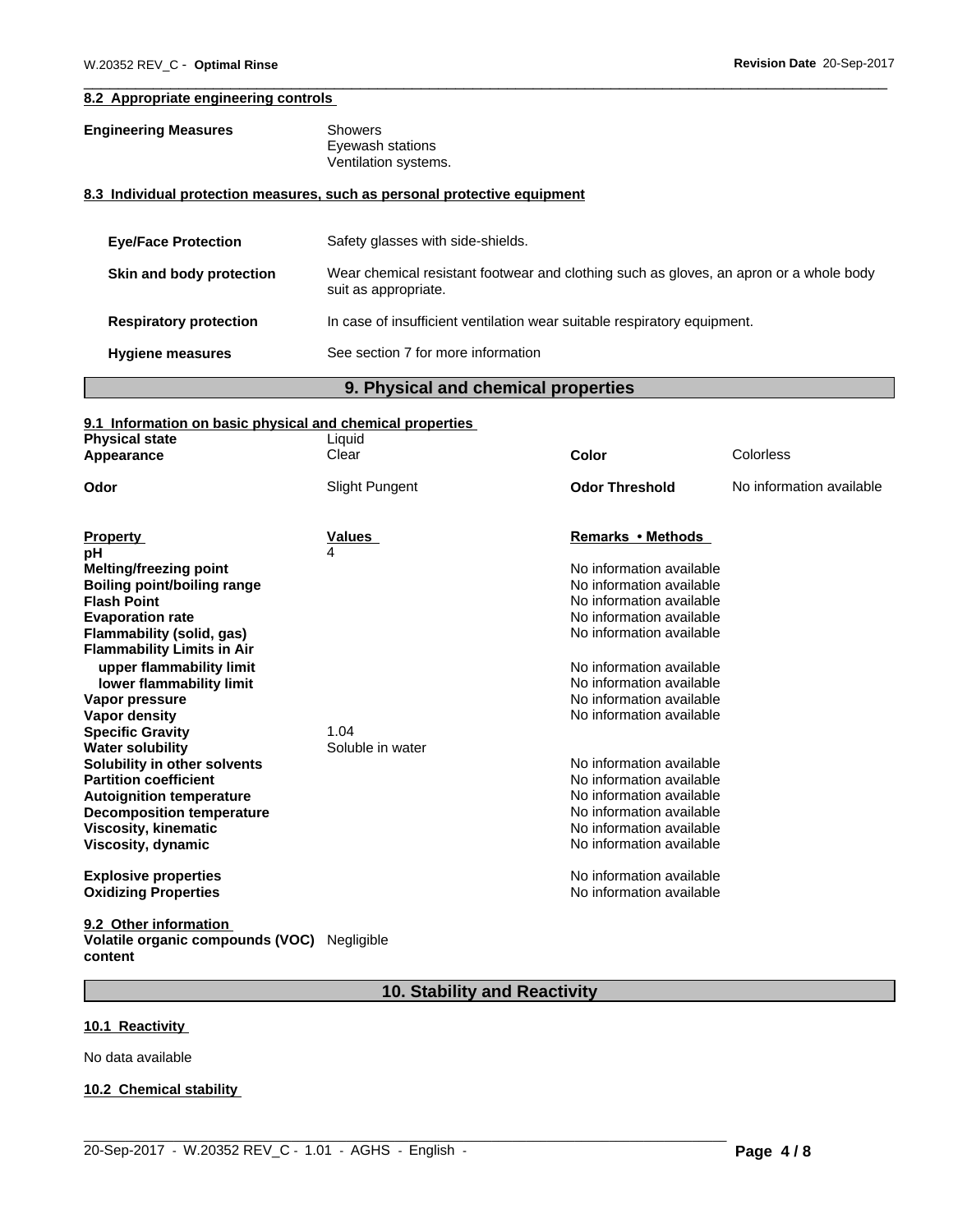Stable under recommended storage conditions

#### **10.3 Possibility of hazardous reactions**

None under normal processing.

#### **10.4 Conditions to Avoid**

Extremes of temperature and direct sunlight.

#### **10.5 Incompatible Materials**

None known based on information supplied.

#### **10.6 Hazardous Decomposition Products**

None known based on information supplied.

### **11. Toxicological information**

#### **11.1 Acute toxicity**

**Numerical measures of toxicity: Product Information**

#### **The following values are calculated based on chapter 3.1 of the GHS document**

Unknown Acute Toxicity  $\lt 1\%$  of the mixture consists of ingredient(s) of unknown toxicity

| Oral LD50        | 35,294.00 mg/kg |
|------------------|-----------------|
| Dermal LD50      | 19,744.00 mg/kg |
| LC50 (Dust/Mist) | $150.00$ mg/l   |

#### **Numerical measures of toxicity: Component Information**

| <b>Chemical Name</b>             | LD50 Oral        | <b>LD50 Dermal</b>         | <b>LC50 Inhalation</b> |
|----------------------------------|------------------|----------------------------|------------------------|
| ∟actic Acid<br>79-33-4           | 3730 mg/kg (Rat) | > 2000 mg/kg (Rabbit)      |                        |
| Sodium hydroxide<br>1310-73-2-LB |                  | (Rabbit)<br>= 1350 mg/kg ( |                        |

 $\_$  ,  $\_$  ,  $\_$  ,  $\_$  ,  $\_$  ,  $\_$  ,  $\_$  ,  $\_$  ,  $\_$  ,  $\_$  ,  $\_$  ,  $\_$  ,  $\_$  ,  $\_$  ,  $\_$  ,  $\_$  ,  $\_$  ,  $\_$  ,  $\_$  ,  $\_$  ,  $\_$  ,  $\_$  ,  $\_$  ,  $\_$  ,  $\_$  ,  $\_$  ,  $\_$  ,  $\_$  ,  $\_$  ,  $\_$  ,  $\_$  ,  $\_$  ,  $\_$  ,  $\_$  ,  $\_$  ,  $\_$  ,  $\_$  ,

#### **11.2 Information on toxicologicaleffects**

#### **Skin corrosion/irritation**

Product Information • No information available Component Information • No information available

#### **Serious eye damage/eye irritation**

Product Information • May cause eye irritation Component Information • No information available

#### **Respiratory or skin sensitization**

Product Information

- No information available
- Component Information

• No information available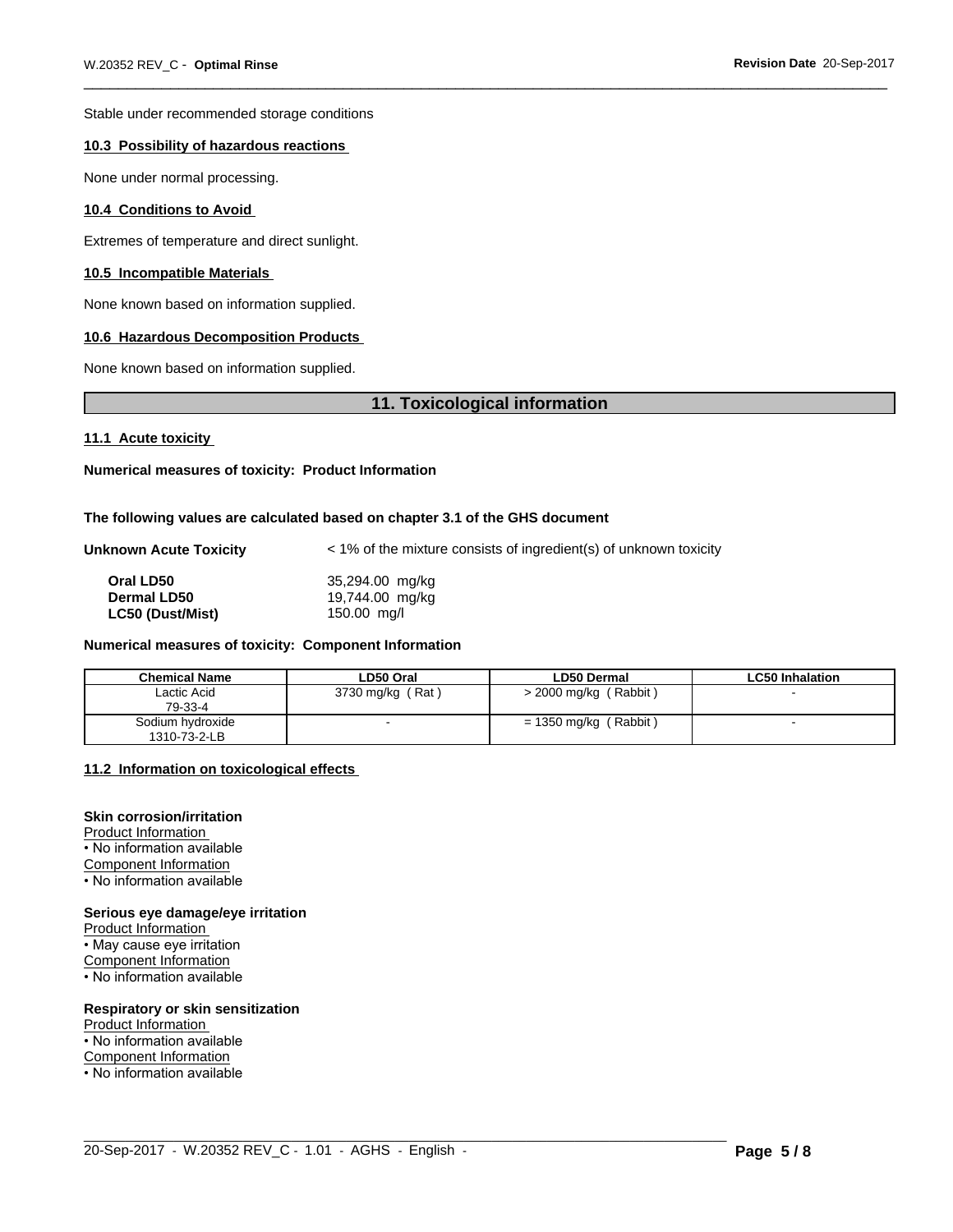# **Germ cell mutagenicity**

Product Information • No information available Component Information • No information available

#### **Carcinogenicity**

Product Information • No information available Component Information • No information available

#### **Reproductive toxicity**

Product Information • No information available Component Information • No information available

#### **STOT - single exposure**

No information available

#### **STOT - repeated exposure** No information available

# **Other adverse effects**

Product Information • No information available

Component Information

• No information available

#### **Aspiration hazard**

Product Information • No information available

Component Information

• No information available

# **12. Ecological information**

# **12.1 Toxicity**

**Ecotoxicity No information available** 

9.70176 % of the mixture consists of components(s) of unknown hazards to the aquatic environment

#### **Ecotoxicity effects**

| <b>Chemical Name</b>   | <b>Toxicity to algae</b> | <b>Toxicity to fish</b>                                                                                                                                                    | Toxicity to daphnia and other<br>aquatic invertebrates                                 |
|------------------------|--------------------------|----------------------------------------------------------------------------------------------------------------------------------------------------------------------------|----------------------------------------------------------------------------------------|
| Lactic Acid<br>79-33-4 |                          | LC50: 96 h Brachydanio rerio 320<br>mg/L semi-static LC50: 96 h<br>Lepomis macrochirus 100 - 180<br>mg/L static LC50: 96 h<br>Oncorhynchus mykiss 100 - 180<br>mg/L static | EC50: 48 h Daphnia magna 240<br>mg/L EC50: 48 h Daphnia magna<br>180 - 320 mg/L Static |
| Sodium hydroxide       |                          | LC50: 96 h Oncorhynchus mykiss                                                                                                                                             |                                                                                        |
| 1310-73-2-LB           |                          | 45.4 mg/L static                                                                                                                                                           |                                                                                        |

 $\_$  ,  $\_$  ,  $\_$  ,  $\_$  ,  $\_$  ,  $\_$  ,  $\_$  ,  $\_$  ,  $\_$  ,  $\_$  ,  $\_$  ,  $\_$  ,  $\_$  ,  $\_$  ,  $\_$  ,  $\_$  ,  $\_$  ,  $\_$  ,  $\_$  ,  $\_$  ,  $\_$  ,  $\_$  ,  $\_$  ,  $\_$  ,  $\_$  ,  $\_$  ,  $\_$  ,  $\_$  ,  $\_$  ,  $\_$  ,  $\_$  ,  $\_$  ,  $\_$  ,  $\_$  ,  $\_$  ,  $\_$  ,  $\_$  ,

#### **12.2 Persistence and degradability**

No information available.

#### **12.3 Bioaccumulative potential**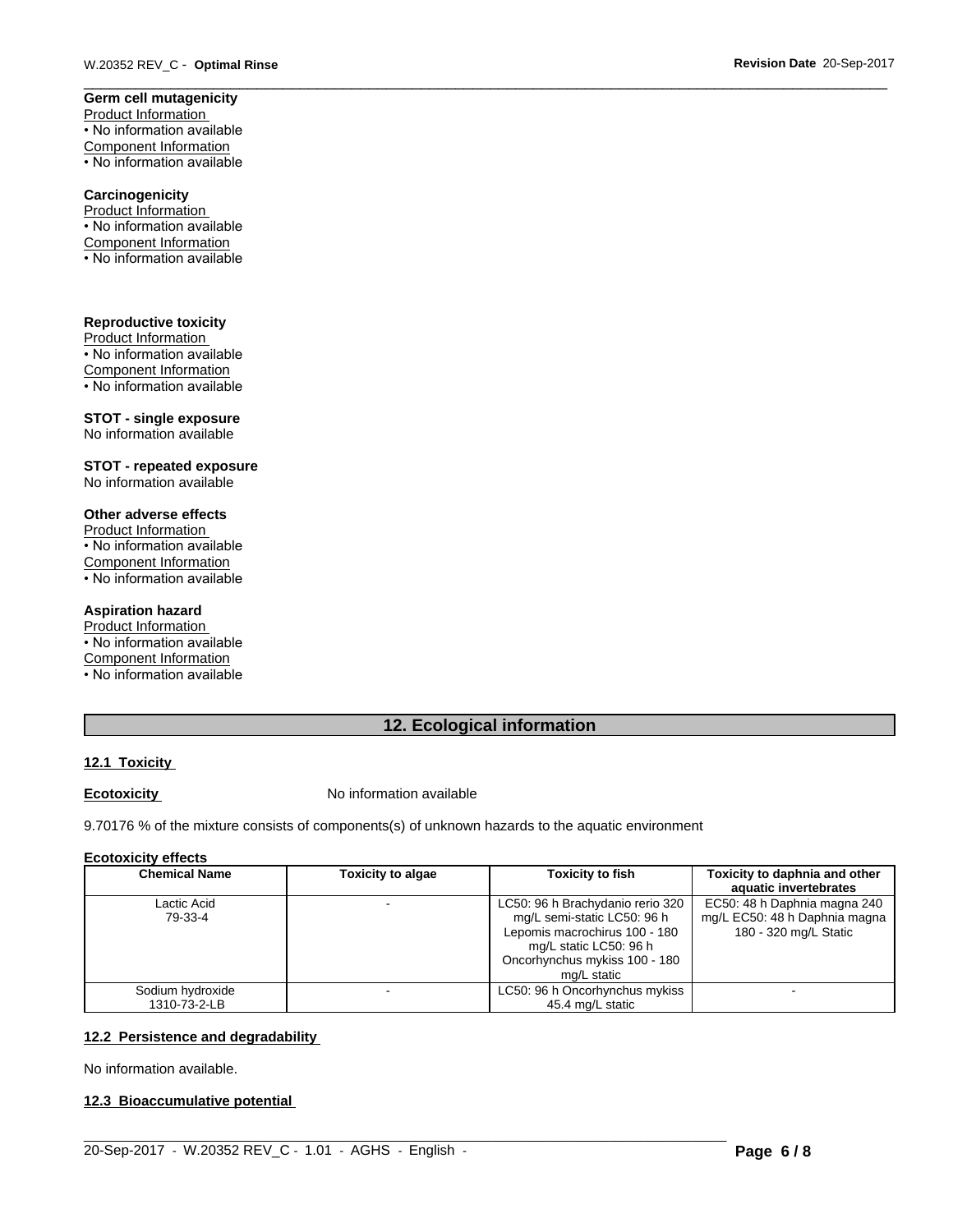Discharge into the environment must be avoided

| . .<br>Champs of the same of the same of the same of the same of the same of the same of the same of the same of the same of the same of the same of the same of the same of the same of the same of the same of the same of the same<br>Name<br>ыешка | log<br>Pow    |
|--------------------------------------------------------------------------------------------------------------------------------------------------------------------------------------------------------------------------------------------------------|---------------|
| Lactic Acid                                                                                                                                                                                                                                            | റ മാ<br>-∪.0∠ |
| $79-33-$                                                                                                                                                                                                                                               |               |

#### **12.4 Mobility in soil**

No information available.

#### **12.5 Other adverse effects**

No information available

### **13. Disposal Considerations**

**14. Transport Information**

#### **13.1 Waste treatment methods**

Disposal should be in accordance with applicable regional, national and local laws and regulations.

| <b>DOT</b>  | Not regulated |
|-------------|---------------|
| <b>MEX</b>  | Not regulated |
| <b>IMDG</b> | Not regulated |
| <b>IATA</b> | Not regulated |

# **15. Regulatory information 15.1 International Inventories TSCA** Complies **DSL** Complies **EINECS/ELINCS** Complies **ENCS** - **IECSC** Complies KECL Complies PICCS Complies **AICS** Complies **NZIoC**

 **TSCA** - United States Toxic Substances Control Act Section 8(b) Inventory

 **DSL** - Canadian Domestic Substances List

 **EINECS/ELINCS** - European Inventory of Existing Chemical Substances/European List of Notified Chemical Substances

 **PICCS** - Philippines Inventory of Chemicals and Chemical Substances

 **ENCS** - Japan Existing and New Chemical Substances

 **IECSC** - China Inventory of Existing Chemical Substances

 **KECL** - Korean Existing and Evaluated Chemical Substances

 **PICCS** - Philippines Inventory of Chemicals and Chemical Substances

 **AICS** - Australian Inventory of Chemical Substances

 **NZIoC** - New Zealand Inventory of Chemicals

#### **15.2 U.S. Federal Regulations**

#### **SARA 313**

Section 313 of Title III of the Superfund Amendments and Reauthorization Act of 1986 (SARA). This product does not contain any chemicals which are subject to the reporting requirements of the Act and Title 40 of the Code of Federal Regulations, Part 372

 $\_$  ,  $\_$  ,  $\_$  ,  $\_$  ,  $\_$  ,  $\_$  ,  $\_$  ,  $\_$  ,  $\_$  ,  $\_$  ,  $\_$  ,  $\_$  ,  $\_$  ,  $\_$  ,  $\_$  ,  $\_$  ,  $\_$  ,  $\_$  ,  $\_$  ,  $\_$  ,  $\_$  ,  $\_$  ,  $\_$  ,  $\_$  ,  $\_$  ,  $\_$  ,  $\_$  ,  $\_$  ,  $\_$  ,  $\_$  ,  $\_$  ,  $\_$  ,  $\_$  ,  $\_$  ,  $\_$  ,  $\_$  ,  $\_$  ,